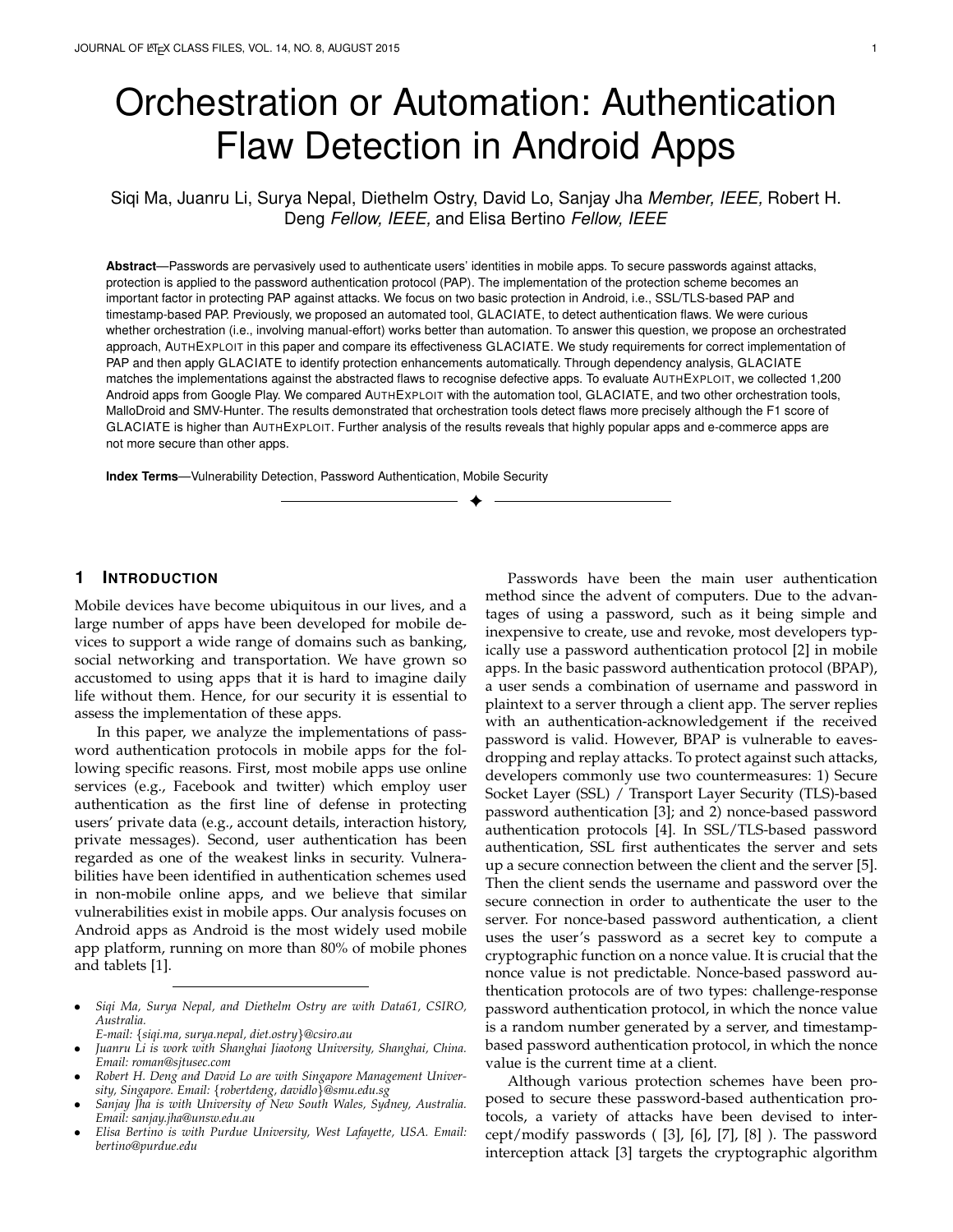implemented in the SSL/TLS protocol. Attackers attempt to break block ciphers in the Cipher Block Chaining (CBC) mode implemented in the SSL/TLS protocol. Passwords of Internet Message Access Protocol (IMAP) accounts are then intercepted. Password stealing and reuse attacks [7] are crafted to attack two-factor and three-factor authentications. Since users often use simple passwords and reuse the same passwords for different accounts, attackers perform phishing attacks or install keyloggers to steal the passwords. Various techniques have been proposed to counter these attacks, such as deploying more sophisticated protocols [9], using an additional software or hardware infrastructure [10], and designing stronger cryptographic algorithms [11].

Existing tools that have been developed for similar goals in other ways, such as detecting vulnerabilities in SSL/TLS implementations, suffer from several drawbacks: (a) lack of accuracy due to the analysis of limited features (e.g., only network APIs), and inability to extract inter-components methods [12]; (b) inability to identify the portion of the app code where the password authentication protocol is implemented, and how to locate all password authentication protocols that are implemented in an app (for apps that use multiple protocols) [13]; (c) inability to recognize new implementation defects because only known attacks are used to identify a vulnerability [14].

In this paper, we are not concerned with designing secure protocols or cryptographic algorithms for passwordbased authentication. Rather, our goal is to carry out an analysis of existing Android apps to identify implementation defects in their password authentication protocols and we assume that the design of the protocols is secure.

By extracting the requirements for implementing each password authentication protocol securely from official documents  $[15]$  and websites<sup>1</sup>, we summarize three common types of implementation flaws: Flaw 1 - plain password transmission; Flaw 2 - insufficient SSL/TLS validation; Flaw 3 - incomplete timestamp format. Flaw 1 makes the authentication protocol vulnerable to password eavesdropping and replay attacks. Flaw 2 makes the authentication protocol vulnerable to server impersonation and man-in-the-middle (MITM) attacks. In SSL/TLS-based password authentication protocol, the client app is required to verify the validation of the server's certificate and check its hostname to ensure that the client is communicating with the correct server. Finally, Flaw 3 makes the authentication protocol vulnerable to replay attacks.

To identify these flaws, we have designed and implemented a fully-automated , GLACIATE [16], to assess the implementation of password authentication protocols.

In automation approach GLACIATE, the templates used to detect authentication flaws are learnt by a machine learning algorithm. Such a detection scheme reduces the manual effort of summarizing general patterns. However, an interesting issue is whether machine learning techniques are "smarter" than humans in generating such patterns. Therefore, we designed an orchestration tool, AUTHEXPLOIT, to identify authentication flaws from app implementations. In AUTHEXPLOIT, the authentication flaw patterns are first identified manually, and then apply the automated analysis to detect the flow. The automation part in AUTHEXPLOIT has two components: *App Preprocessing* and *Flaw Detection*. As first step, AUTHEXPLOIT converts each Android app into an intermediate representation (i.e., Jimple code in our paper) and creates its super call graph by applying intra- and inter-procedural analysis. It then performs flaw detection by using the super call graph to further statically analyze the dependencies among functions and variables. AUTHEXPLOIT finally identifies whether the password authentication protocol implemented in an app matches any of the three implementation flaws listed above which are identified and coded manually.

In order to assess the effectiveness of AUTHEXPLOIT, we created a ground–truth dataset by manually analyzing 1,200 Android apps with respect to the three flaws discussed above. we also compared the results of AUTHEXPLOIT and GLACIATE with other two orchestration tools (where some form of manual efforts are involved), which are two state-ofthe-art SSL/TLS certificate validation tools, MalloDroid [12] and SMV-Hunter [17], against our dataset. AUTHEXPLOIT performs better than both MalloDroid and SMV-Hunter by successfully identifying 627 authentication flaws. Although GLACIATE has a lower Recall value than AUTHEXPLOIT, AUTHEXPLOIT detects flaws more accurate with the Precision value of 93.9%.

#### *Contributions:* Overall, our contributions are

- We manually extract the requirements for correct implementations of secure password authentication protocols from official documents and secure apps. For two commonly used protocols, i.e., SSL/TLS-based password authentication protocol and timestamp-based password authentication protocol, we identify three common flaws that may affect app security.
- We develop an orchestrated detection tool, AUTHEX-PLOIT, that aim to detect authentication flaws. We then compare the effectiveness of our tool with two state-of-the-art orchestration tools, and demonstrate that our tool performs better than them. Finally,we compare the effectiveness of AUTHEXPLOIT with automation tool, GLACIATE, to check whether orchestration approach is better than automation approach.
- We have carried out several analyses to investigate the correlations between implementation flaws and different app features (e.g,. popularity and domain categories).

*Organization:* The rest of this paper is organized as follows. Section 2.3 introduces background information of the secure password authentication protocols used in Android and their correct implementations. We illustrate the challenges of examining authentication in an app in Section 3.2. In Section 4.2.3, we introduce AUTHEXPLOIT in detail. In Section 5.3, we evaluate the effectiveness of AUTHEXPLOIT by applying it to real-world Android apps and investigate the widespread authentication implementation. We discuss related works in Section 6.3. Section 7 concludes the paper and outlines directions for future work.

<sup>1.</sup> System Approach: https://book.systemsapproach.org/security /authentication.html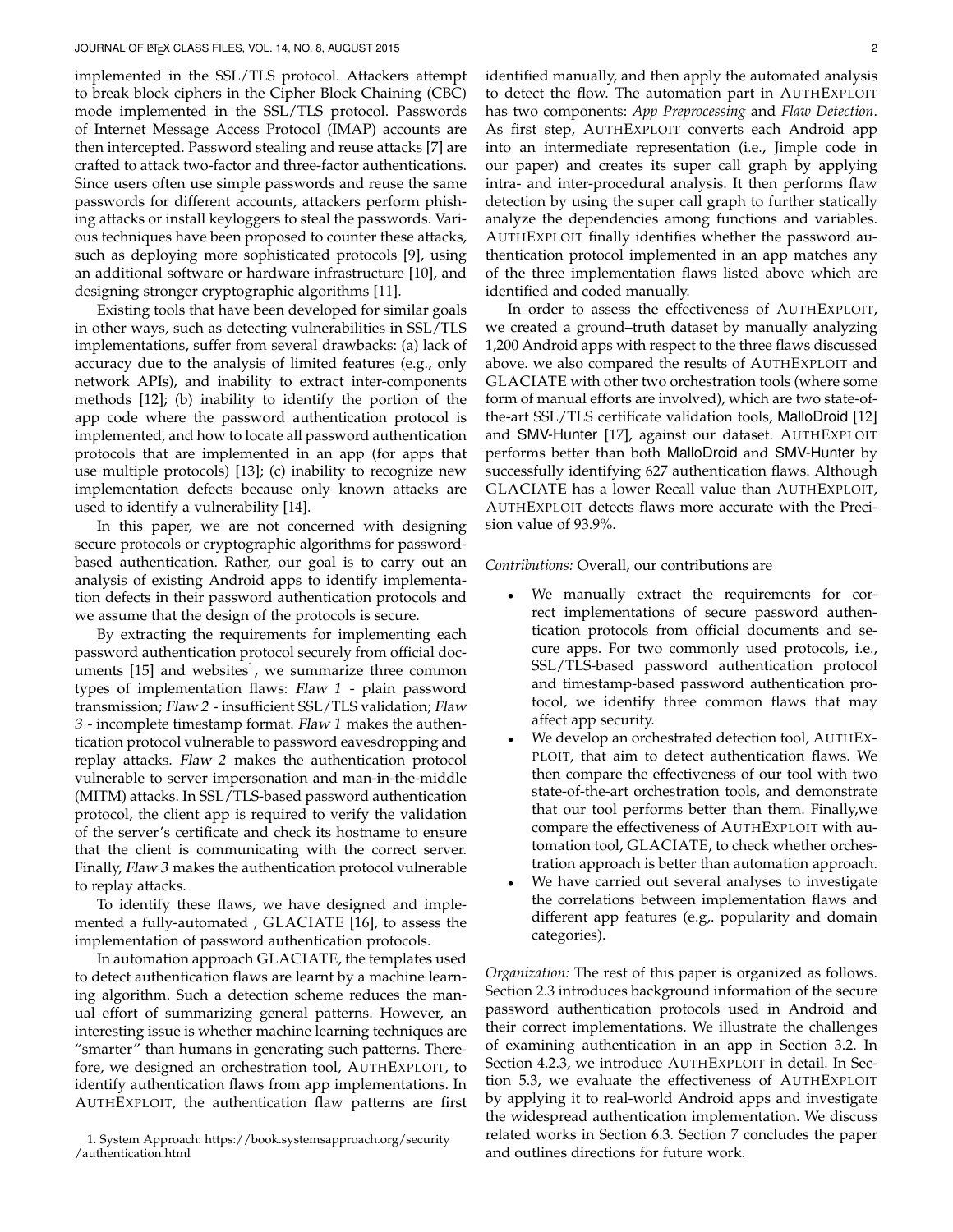## **2 BACKGROUND**

In this section, we present the relevant background about the techniques used for identifying vulnerable implementations of password authentication protocols in Android apps. First, we introduce the most commonly used program analysis techniques for static analysis in Section 2.1. We then present the two most commonly used password authentication protocols and describe their security requirements in Section 2.2. Finally, in Section 2.3 we list three common implementation flaws and describe how they are exploited by attackers.

## **2.1 Static Program Analysis**

Different from dynamic program analysis, static program analysis identifies flaws in a program without running the program. Therefore, static program analysis locates the exact code snippet with flaws, and also examines code that is rarely reached during execution. Generally, control flow analysis and data flow analysis are applied to extract the program execution process. Details are elaborated below.

**Control Flow Analysis.** Control flow analysis [18] is a technique for determining the execution order of program statements. The control flow is represented as a control flow graph (CFG). In a CFG, an entry block and an exit block are defined, representing the entry and exit of an execution, respectively. Nodes in the CFG represent a number of basic blocks, which are a linear sequences of program instructions. A CFG also includes a number of basic blocks which are linear sequences of program instructions. An edge between blocks  $b$  and  $b'$  indicates that the execution flows from  $b$  to  $b'$ . Therefore edges in a CFG represent all possible execution paths in the program including infeasible paths and dead code. The set of execution traces can further be predicted and specified via the CFG.

**Data Flow Analysis.** From the created CFG, data flow analysis is used to trace variable changes when the program is executed. Data flow analysis gathers information about the variables of interests and then traces their possible locations in a program. From each basic block in the CFG, data flow analysis derives the effects of each operation, and its corresponding inputs and outputs. This analysis also optimizes the CFG by removing the infeasible paths and dead code, because variables in these statements are not data dependent on any other variables.

## **2.2 Password Authentication Protocols**

A simple password authentication protocol is a weak but convenient authentication scheme. In the basic password authentication protocol (BPAP), a client sends a combination of username and password in plaintext to an authentication server and the server accepts the user only if the password is valid. BPAP is efficient in that it requires only one message from the client to the server without requiring the execution of cryptographic operations. However, BPAP was originally intended for users to be authenticated to a local computer or to a remote server over a closed network; the protocol is vulnerable to eavesdropping and replay attacks when it is used over an open network [7], [8], [19].

**SSL/TLS-based password authentication protocol.** In this protocol, a secure channel is built by using SSL/TLS to protect the communication between the client and the server. All transmitted messages through the secure channel are encrypted, including the username and password of each client.

To build a secure connection, the following verification steps **MUST** be executed:

- 1) A client sends a message to the server to initiate SSL/TLS communication.
- 2) The server then sends back a public key certificate.
- 3) After receiving the certificate from the server, the client verifies whether the certificate is valid. If the certificate is valid, the client creates and sends an encrypted key back to the server. Otherwise, the communication fails.
- 4) The server decrypts the key and delivers a digitally signed acknowledgement to start an SSL/TLS encrypted connection.

In the verification steps, verifying the public key certificate received from the server is the most essential step. A valid certificate is required to be signed by a Certificate Authority (CA). The client **MUST** validate each certificate by checking:

- 1) Whether the subjectAltname field and the host portion of the server's URL *match* [12];
- 2) Whether the CA that signed the certificate is *trusted* [20];
- 3) Whether the signature of the certificate is *unexpired* [21].

**Nonce-based password authentication protocol.** Another mitigation to counter password eavesdropping and replay attacks [22] is the nonce-based password authentication protocol, which relies on an arbitrary number (i.e., a nonce). The nonce is only used once in a cryptographic communication, i.e., the communication between the client and the server in our paper. According to the particular approach for generating the nonce, the protocol is classified as challengeresponse or timestamp-based.

For the challenge-response protocol, a server first generates a nonce by using a pseudo-random number generator and sends it to the client as a challenge. The client then uses his/her own password as a secret key to encrypt the nonce and sends the ciphertext to the server for identity verification. Besides using a pseudo-random number, using a timestamp as a nonce (i.e., the timestamp-based password authentication protocol) is another way to label each unique message.

The construction of a secure nonce-based password authentication protocol **MUST** comply with the following requirements:

1) The pseudo-random number used for the challengeresponse password authentication protocol should be *unpredictable*.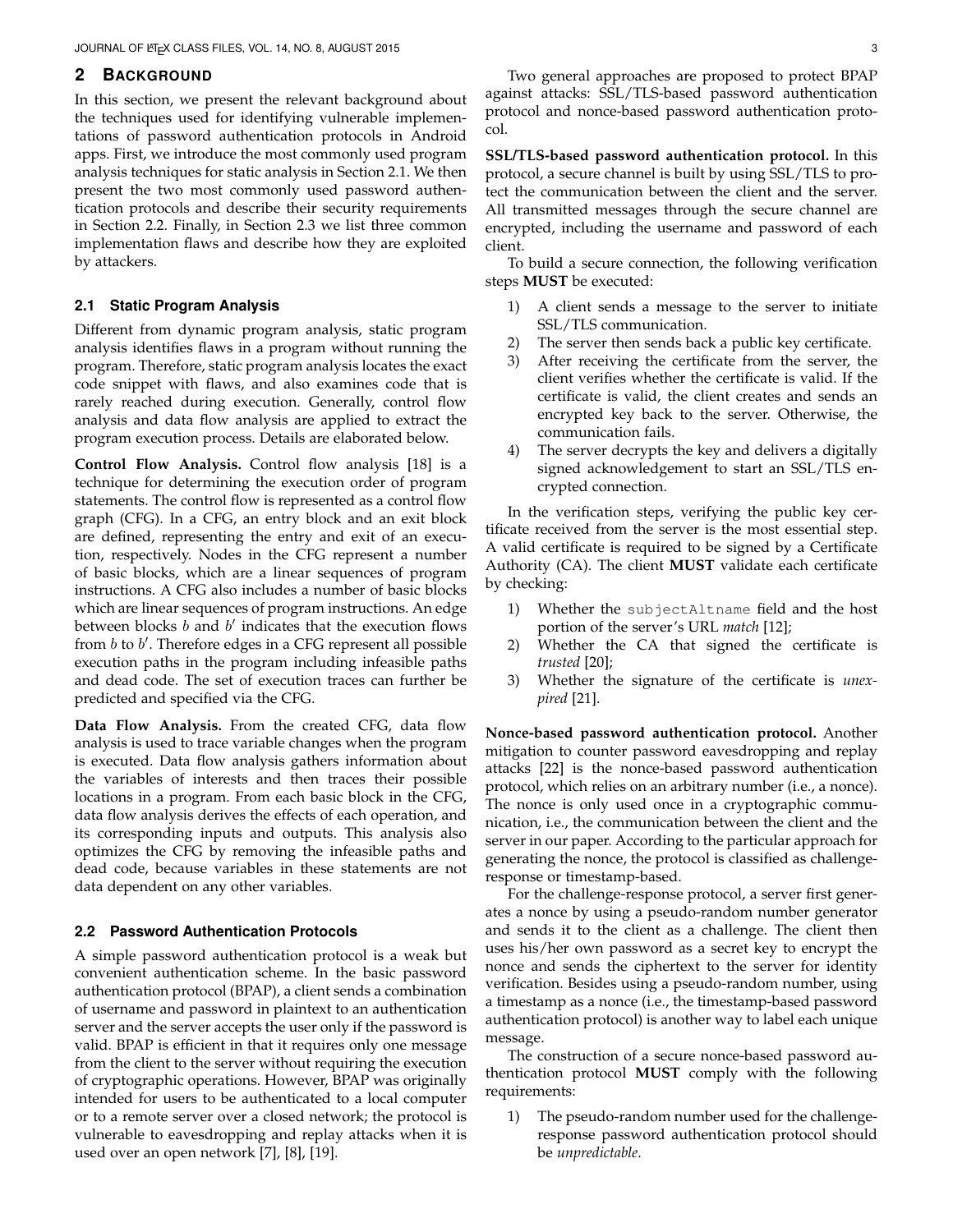2) The timestamp involved in the timestamp-based password authentication protocol should have the format of *Year/Month/Day/Hour/Minute/Second*.

Note that we cannot determine the randomness of the pseudo-random number generated by the server without access to the source code; thus we only consider implementation flaws in the timestamp-based password authentication protocol in this paper.

## **2.3 Flaws in Protocol Implementations**

A password authentication protocol is secure only if it complies with the above mentioned requirements. However, implementing a password authentication protocol correctly is not easy. We discovered the following flaws that make implementations non compliant with the above requirements.

**Flaw 1: Plain password transmission.** This flaw is an implementation of BPAP over an insecure network without any protection, i.e. users' passwords are transmitted in plaintext. It is vulnerable to eavesdropping and replay attacks.

**Flaw 2: Insufficient SSL/TLS validation.** This is a common flaw in the implementations of secure password authentication protocols. Unless all the validation requirements listed in Section 2.2 are satisfied, Android apps may trust invalid certificates (i.e., certificates signed by untrusted CAs, selfsigned certificates, and expired certificates) or accept invalid hostnames. This allows an attacker to connect to apps by providing a forged certificate to steal users' passwords. Additionally, a malicious counterfeit server can connect with an app by using someone else's valid certificate if the app accepts all hostnames.

**Flaw 3: Incomplete timestamp format.** This flaw makes the timestamp used for authentication repeatable. For example, a timestamp in the format of "Minute/Second" allows the protocol message to be repeated every hour with the same minute and second.

## **3 EXAMPLE**

In this section, we first illustrate an implementation defect by using a running example of code with Flaw 2 (i.e., insufficient SSL/TLS validation), and then highlight challenges in detecting flaws in apps.

## **3.1 Code Example**

For illustration purpose, we consider an example from a highly popular communication app with ratings  $\geq 4.5$  and downloaded  $\geq$  100,000 times. The example (in Jimple code) given in Listing 1 is the code that allows the app to connect with any server without verifying the hostname.

The example includes three functions in two classes: trustAllHosts (lines 10-26) and getTrustedVerifier (lines 27-39) defined in class1, and verify (line 51-60) defined in class2. Function setHostnameVerifier in line 23 takes as input of a hostname, which is assigned in line 22. To make a secure connection, the assigned hostname must be verified by function getTrustedVerifier. Although the validation function verify is invoked, it is

set to return 1 (TRUE) without executing the hostname verification, which suffers from Flaw 2.

Listing 1. An Example of *Flaw 2*

```
1 // An Example of Flaw 2: Insufficient SSL/TLS
        validation
2 public class class1 extends java.lang. Object
 3 {
 4 public void \langle init\rangle()
 5 {
      class1 $r0;
      $r0 := @this: class1;specialinvoke $r0.<i>java.lang.Object: void \langle init>()>();
9 }
10 public class1 trustAllHosts ()
11 {
12 class1 $r0;
13 java.net.HttpURLConnection $r1;
14 boolean $z0;
15 javax.net.ssl.HttpsURLConnection $r2;
16 javax.net. sll .HostnameVerifier $r3;
17 \qquad $r0 := @this: class1;
18 $r1 = virtualinvoke $r0. < class1: java.net.
           HttpURLConnection getConnection()>();
19 $z0 = $r1 instance of javax.net.ssl.
           HttpsURLConnection;
_{20} if $z0 == 0 goto label1;
21 $r2 = (javax.net. ssl .HttpsURLConnection) $r1;
22 $r3 = staticinvoke <class1: javax.net.ssl.
           HostnameVerifier getTrustedVerifier () > ();
23 virtualinvoke $r2.<javax.net.ssl .
           HttpsURLConnection: void
           setHostnameVerifier(javax.net.ssl.
           HostnameVerifier)>($r3);
24 label1:
25 return $r0;
26 }
27 private static javax.net.ssl.HostnameVerifier
         getTrustedVerifier ()
28 {
29 javax.net. ssl .HostnameVerifier $r0;
30 class2 $r1;
31 $r0 = <class1: javax.net.ssl. HostnameVerifier
           TRUSTED VERIFIER>;
32 if $r0 != null goto label1;33 $r1 = new class2;
34 specialinvoke $r1.<class2: void <init>()>();
35 <class1: javax.net. ssl .HostnameVerifier
           TRUSTED_VERIFIER > = $r1;36 label1:
37 $r0 = \ltclass1: javax.net.ssl. HostnameVerifier
           TRUSTED VERIFIER>;
38 return $r0;
39 }
40 }
41
42 final class class2 extends java.lang. Object
        implements javax.net.ssl.HostnameVerifier
43 {
44 void \langle init\rangle()
45 {
46 class2 $r0;
47 $r0 := @this: class2;
48 specialinvoke $r0.<java.lang.Object: void <init>()
           > ();
49 return;
50 }
51 public boolean verify (java.lang.String, javax.net.ssl
```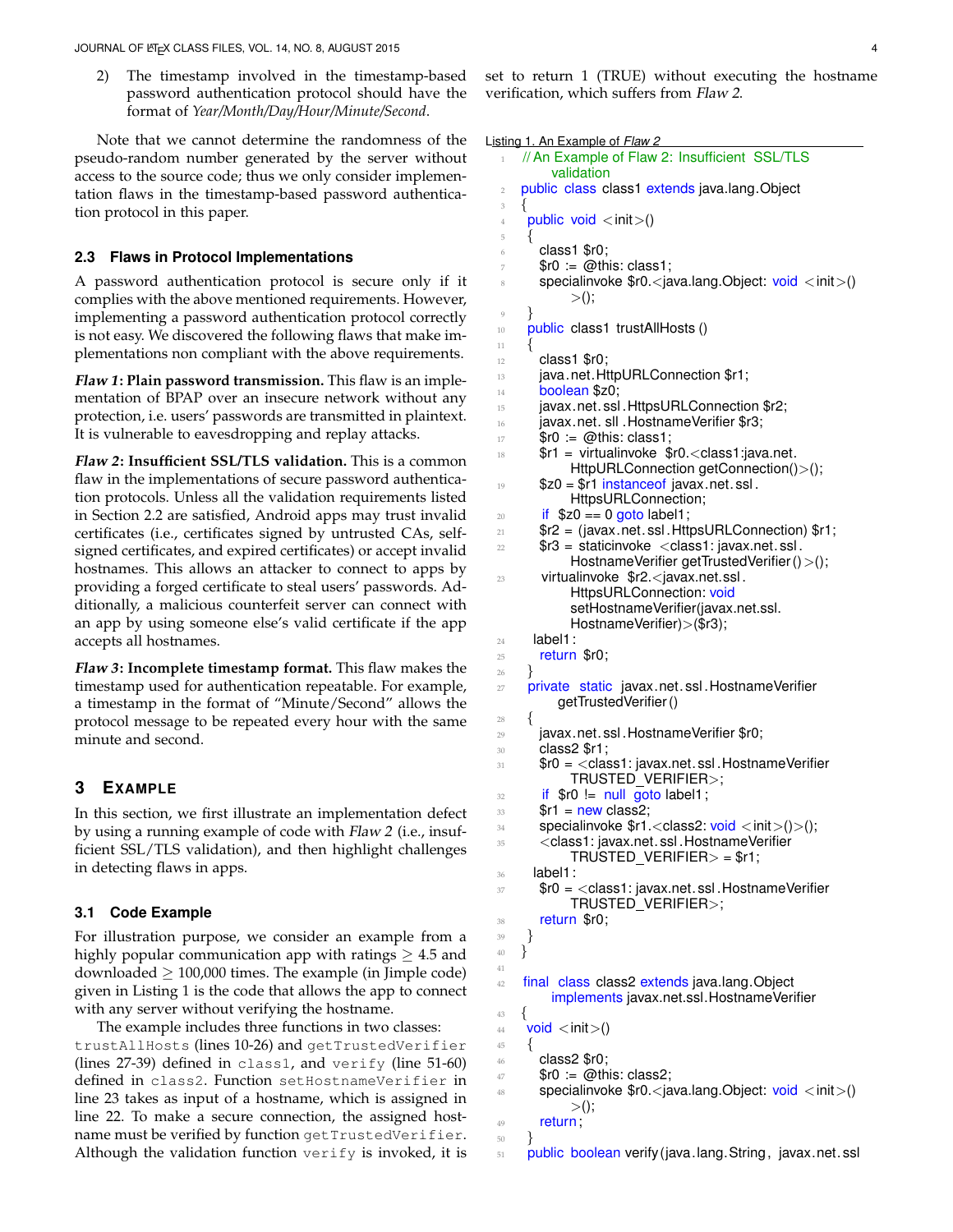```
.SSLSession)
52 {
53 class 2 $r0;
54 java.lang.String $r1;
55 javax.net.ssl.SSLSession $r2;
56 $r0 := @this: class2;
57 $r1 := @parameter0: java.lang.String;
58 $r2 := @parameter1: javax.net.ssl.SSLSession;
59 return 1;
60 }
61 }
```
## **3.2 Challenges**

Our detailed analysis of the flaw in Listing 1 clearly shows the major challenges in the systematic identification of flaws from the implementation:

**Challenge 1: How to match specific implementation flaws against code?** In theory, the design of a password authentication protocol is simple and well-defined; however, in practice, implementations are complicated. As developers have various coding styles, the identification of code fragments that implement password authentication protocols is challenging. In order to check whether there are any flaws (described in Section 2.3) in an implementation, we need to convert each flaw into a flexible intermediate representative template that can be applied to different coding styles, while at the same time returning few/no false positives.

**Challenge 2: How to efficiently and accurately identify the implementation flaws?** To detect an implementation flaw, we must analyze whether the implementation of the password authentication protocol suffers from any of proposed the three flaws. As the related implementation code is a code snippet, extracting all program dependencies structure of an app is quite expensive, and in addition most of those structures are not relevant to our analysis<sup>2</sup>.

**Challenge 3: How to extract a complete protection scheme for the password authentication protocol?** Just analyzing the code snippet of password authentication is insufficient for assessing whether the protocol is secure. A secure password authentication protocol is supported by at least one protection scheme that protects either the connection between the server and the client by using SSL/TLS or the transmitted password by using cryptographic primitives. How to identify the implemented scheme(s) used to support the password authentication protocol is equally important.

# **4 DESIGN**

For GLACIATE, it uses a machine learning approach to learn flaw patterns from vulnerable apps. However, developers usually name the customized functions variously. It is imprecise by using the machine learning approach to determine whether a function is relevant to authentication. To address the issue of GLACIATE, we construct an orchestrated approach, AUTHEXPLOIT, to by using expert predefined templates (human expert is involved). Having the defined templates, it takes the following steps to automatically detect implementation flaws in Android apps (see Figure 1).

- **Step 1: Select BPAP.** This checks whether an app has implemented the BPAP.
- **Step 2: Recognize protection schemes.** For the apps using BPAP, this determines what protection schemes are implemented to protect BPAP.
- **Step 3: Discover flaws.** According to the implementation requirements of each protection scheme, this step matches the known requirements with the implementations.

## **4.1 App Preprocessing**

The preprocessing operation is organized in several steps described below.

## *4.1.1 App Decompilation.*

AUTHEXPLOIT is built on top of Soot [23] and works directly on Dalvik bytecode. Applied to Android apps, it translates lowlevel Android bytecode into its intermediate representation (IR), namely, Jimple code. In Jimple code [24], Soot represents low-level code as Scene, SootClass, SootMethod, SootField, and Body.

## *4.1.2 Super Call Graph Generation.*

From the Jimple code, AUTHEXPLOIT creates a super call graph for each app. Each node in the super call graph is a function, represented in the format {*Statement*, *Method Name*, *Class Name*}. The statement is the current line of statement. The method name and the class name separately represent the SootMehod and the SootClass where the statement belongs to. A directed edge between two nodes represent three types of relationships: function calls, control flows, and data flows.

AUTHEXPLOIT takes the following steps to construct a super control flow graph.

- 1) It builds a control flow graph (CFG) for each SootMethod. Following the execution sequence, it then conducts an intra-procedural analysis [25] and connects two statements by adding directed edges.
- 2) It extracts correlations among functions by identifying function calls in each SootMethod. According to each function call, it adds an edge directed from the caller to the callee.
- 3) It collects data flows by analyzing the CFG built in Step 1). Starting from the input parameters and declared variables in each SootMethod, it extracts data dependencies between two nodes. A data flow edge is created between two nodes if a node is data dependent on another node; the edge is labeled with the correlated parameter/variable. The edge represents that the value of an input parameter or a variable flows from the parent node to the child node.
- 4) It constructs a super call graph by combining the edges generated in Steps 1), 2), and 3).

Note that dead code may have been included in the super call graph as an independent graph. Therefore, we

<sup>2.</sup> On average, if the size of an application is larger than 10K, the number of Jimple code files is more than 10,000. If the size is 5k - 10k, the number of Jimple code files is around 6,000.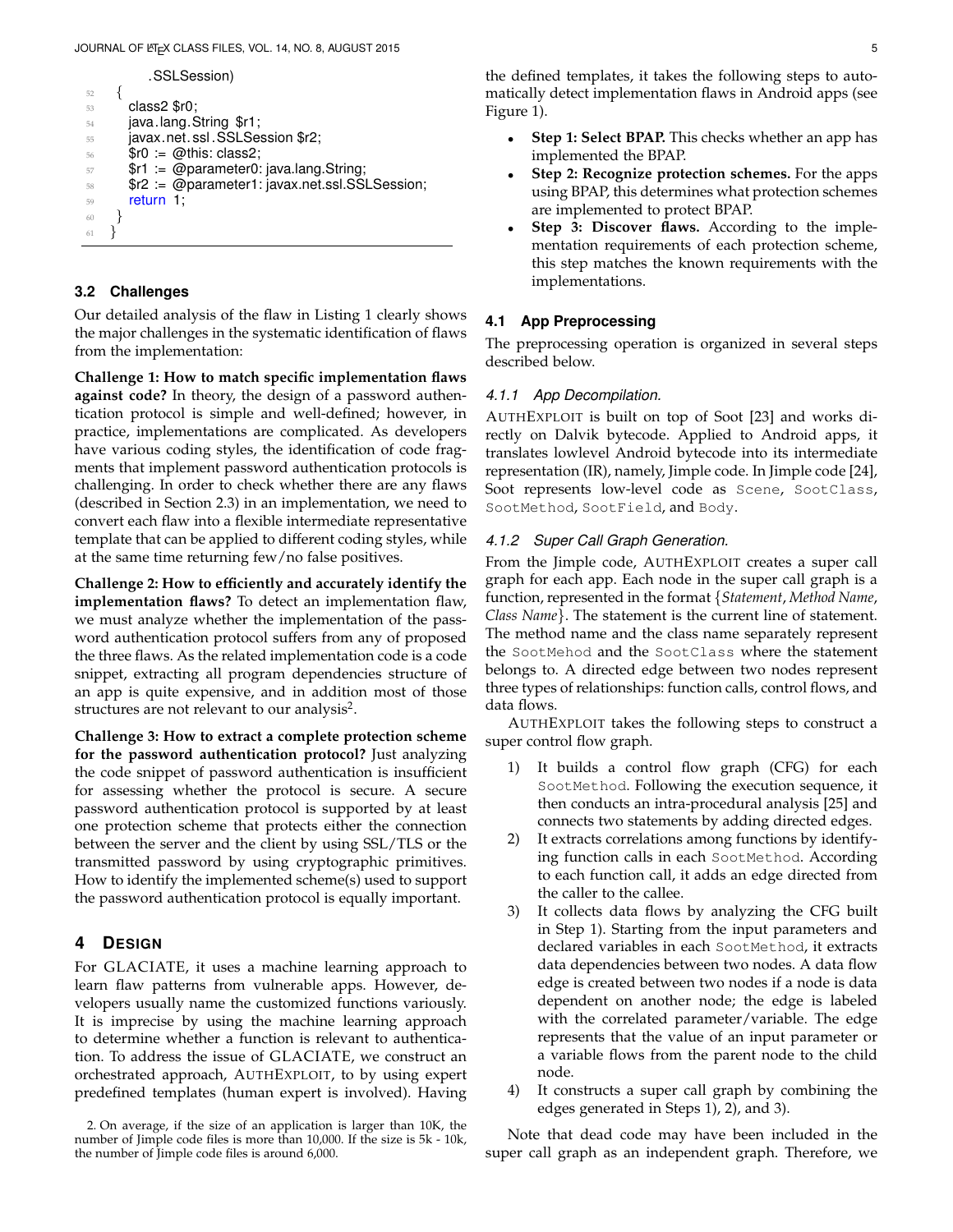

Fig. 1. Overview of AUTHEXPLOIT

remove these independent graphs to improve the efficiency of AUTHEXPLOIT because they are irrelevant to any other code snippets.

## **4.2 Flaw Location**

By taking as input the Jimple code of each app and the constructed super call graph, AUTHEXPLOIT outputs a detection report including the type of flaw and its location. First, AUTHEXPLOIT identifies whether the BPAP is implemented in an app. It then determines the protection scheme designed for the BPAP. It finally checks whether the implemented protection scheme complies with the security requirements.

## *4.2.1 Indicator Instruction Locator*

Instead of creating flaw patterns automatically, AUTHEX-PLOIT requires that some manual-observed *indicator instructions* to locate the BPAP code and the relevant protection schemes. An indicator instruction is a function that is related to the implementation of the password authentication protocol in Android. If any of these indicator instructions is invoked in an app, it is then labeled as BPAP-related.

To collect the APIs that **MUST** be invoked in the implementation of password authentication protocols, we manually learn the correct implementations from official documents in AndroidDeveloper $^3$  and code from Stack Overflow<sup>4</sup> – this addresses Challenge 1 mentioned in Section 3.2. Finally, 16 indicator instructions that have selected based on the manual analysis are listed in Table 1. Since these indicator instructions are the official APIs provided by Java programming languages, we assume that the authentication procedure implemented in the Android apps must invoke at least one of them to achieve PAP. Details about each indicator instruction are introduced below.

3. Android Developer: https://developer.android.com/

4. Stack Overflow: https://stackoverflow.com/search?q=password +authentication

**BPAP.** AUTHEXPLOIT relies on indicator instructions 1 and 2 to identify whether a BPAP is implemented in an app. Function getPassword is called to return a user's password. A combination of the username and the password is returned by function requestPasswordAuthentication.

**SSL/TLS.** Indicator instructions 3 - 12 are commonly used in the implementation of SSL/TLS protocol. Indicator instructions 3 - 5 are used to create a socket connection. Function createSocket creates a connection with a specified remote host at a specified port. Function getInstance in class javax.net.ssl.SSLContext can specify which protocol to use (e.g., SSL, TLS). A function call of getSession tries to set up a handshake session through the socket. Since SSL/TLSbased password authentication protocol requires a correct certificate validation, indicator instructions 6 - 9 may be called. Function getLocalCertificates returns the certificate that is sent to the peer. While using TrustManager, function getInstance in class javax.net.ssl.TrustManagerFactory is invoked. Functions verify and checkValidity are certificate validation methods. Indicator instructions 10 - 12 are used in the implementation of hostname verifier. Function verify in class javax.net.ssl.HostnameVerifier has to be invoked To verify a hostname. In both classes of javax.net.ssl.HttpsURLConnection and

org.apache.http.conn.ssl.SSLSocketFactory, each specifies a verification function setHostnameVerifier to accept the valid hostname for secure connection construction.

**Timestamp.** Indicator instructions 13 - 16 are timestamprelated functions. Functions currentTimeMillis() and nanoTime() generate unique timestamps in the format of "YYYY-MM-DD hh:mm:ss". Functions init and toMillis from class java.util.Date and class java.util.concurrent.TimeUnit generate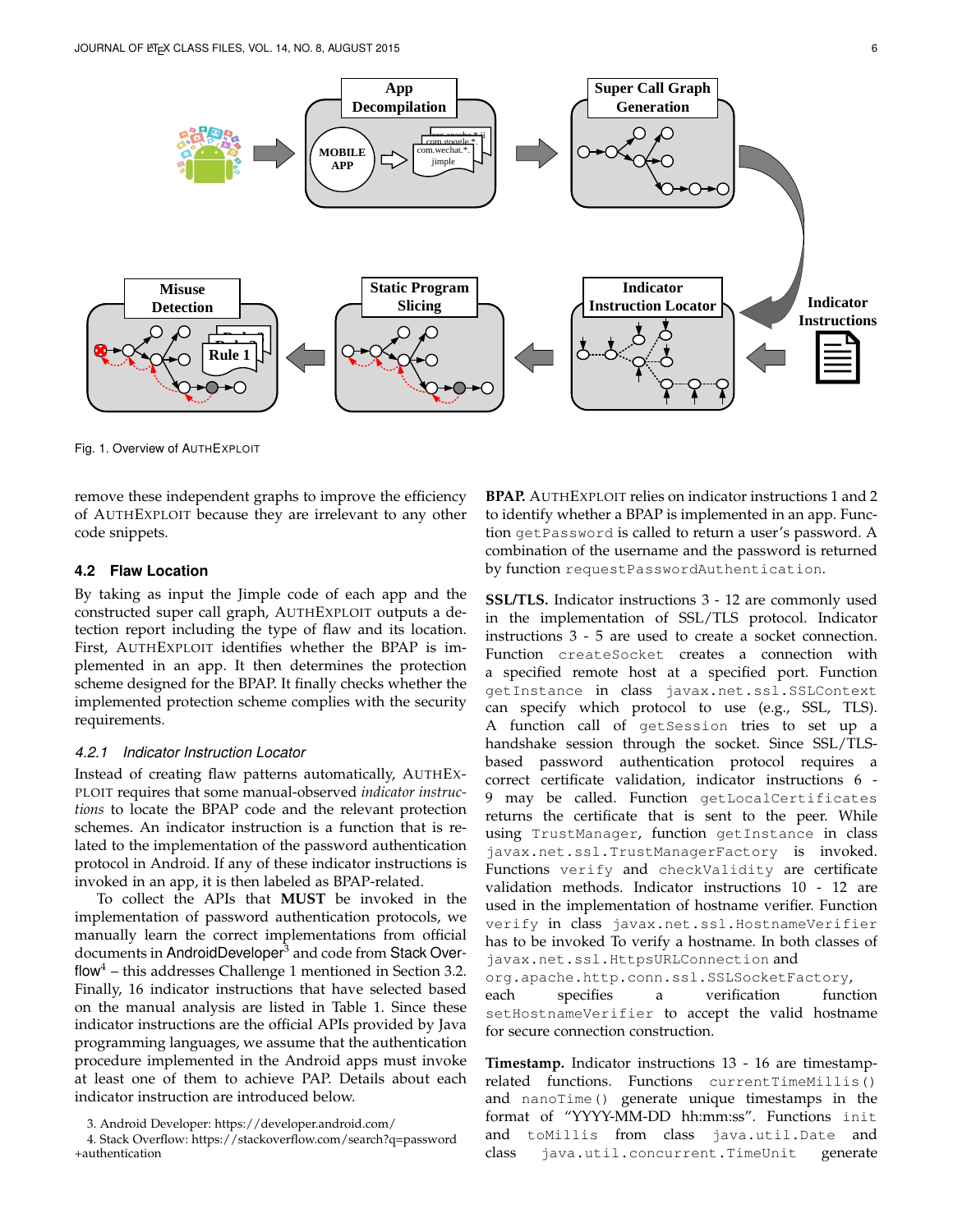| Password<br><b>Authentication Protocol</b> | Instruction #                                                                         | Indicator Instruction                                                                                                                                                                                                                  |  |  |  |  |  |
|--------------------------------------------|---------------------------------------------------------------------------------------|----------------------------------------------------------------------------------------------------------------------------------------------------------------------------------------------------------------------------------------|--|--|--|--|--|
| <b>BPAP</b>                                | 1                                                                                     | java.net.PasswordAuthentication char[] getPassword();                                                                                                                                                                                  |  |  |  |  |  |
|                                            | 2                                                                                     | java.net.Authenticator java.net.PasswordAuthentication requestPasswordAuthenti-<br>cation(java.lang.String, java.net.InetAddress, int, java.lang.String, java.lang.String,<br>java.lang.String, java.net.Authenticator\$RequestorType) |  |  |  |  |  |
|                                            | 3                                                                                     | javax.net.ssl.SSLSocketFactory java.net.Socket createSocket(java.lang.String, int);                                                                                                                                                    |  |  |  |  |  |
|                                            | javax.net.ssl.SSLContext javax.net.ssl.SSLConext getInstance (java.lang.String);<br>4 |                                                                                                                                                                                                                                        |  |  |  |  |  |
|                                            | 5                                                                                     | javax.net.ssl.SSLSocket javax.net.ssl.SSLSession getSession();                                                                                                                                                                         |  |  |  |  |  |
|                                            | 6                                                                                     | javax.net.ssl.SSLSession java.security.cert.Certificate[] getLocalCertificates()                                                                                                                                                       |  |  |  |  |  |
| SSL-based                                  | 7                                                                                     | javax.net.ssl.TrustManagerFactory<br>javax.net.ssl.TrustManagerFactory<br>getInstance(java.lang.String);                                                                                                                               |  |  |  |  |  |
| Password                                   | 8                                                                                     | java.Security.cert.X509Certificate void verify(java.security.PublicKey)                                                                                                                                                                |  |  |  |  |  |
| Authentication                             | 9                                                                                     | java.security.cert.X509Certificate: void checkValidity();                                                                                                                                                                              |  |  |  |  |  |
| Protocol                                   | 10                                                                                    | boolean<br>javax.net.ssl.HostnameVerifier<br>verify(java.lang.String,<br>java.net.ssl.SSLSesstion);                                                                                                                                    |  |  |  |  |  |
|                                            | 11                                                                                    | javax.net.ssl.HttpsURLConnection<br>setHostnameVeri-<br>void<br>fier(javax.net.ssl.HostnameVerifier);                                                                                                                                  |  |  |  |  |  |
|                                            | 12                                                                                    | org.apache.http.conn.ssl.SSLSocketFactory<br>setHostnameVeri-<br>void<br>fier(org.apache.http.conn.ssl.X509HostnameVerifier);                                                                                                          |  |  |  |  |  |
| Timestamp-Based                            | 13                                                                                    | java.lang.System long currentTimeMillis();                                                                                                                                                                                             |  |  |  |  |  |
|                                            | 14                                                                                    | java.lang.System long nanoTime();                                                                                                                                                                                                      |  |  |  |  |  |
| Password<br><b>Authentication Protocol</b> | 15                                                                                    | java.util.Date void init();                                                                                                                                                                                                            |  |  |  |  |  |
|                                            | 16                                                                                    | java.util.concurrent.TimeUnit long toMillis(long);                                                                                                                                                                                     |  |  |  |  |  |

TABLE 1 Indication Instructions

timestamps as "Days, Hours, Minutes, Seconds". It is important to note that we only analyze the code snippets that invoke both the timestamp instructions and BPAP instructions to ensure the effectiveness and efficiency of our detection.

Given the indicator instructions, AUTHEXPLOIT matches nodes in the super call graph of each app to identify the BPAP. For the apps labeled as BPAP-related, AUTHEXPLOIT further performs static program slicing to analyze its implementation in detail.

#### *4.2.2 Static Program Slicing*

To learn the root cause of each flaw, AUTHEXPLOIT applies program slicing [26] (forward [27] and backward [28] program slicing). By analyzing a specific subset of the behavior defined in a given program, AUTHEXPLOIT extracts correlations between the BPAP and the protection schemes in an app to determine whether they are relevant to each other.

According to the matched nodes in the super call graph, AUTHEXPLOIT locates the code snippet with BPAP. It further identifies SSL/TLS and timestamps. Our approach to identify the location of relevant code snippet addresses Challenge 2 and Challenge 3 (see Section 3.2) since AU-THEXPLOIT only recognizes statements that might be related to password authentication protocols. AUTHEXPLOIT then traverses the program backward or forward starting from a matched node (i.e., the function that matches with any indicator instructions). It initially creates an empty data flow set in the form of  $\langle O_n, O_p \rangle$  to record the execution, where  $O_n$  is a variable or a function.  $O_p$  is a variable, a value, a function call, or a field.  $\langle O_n, O_p \rangle$  indicates that a variable  $O_n$  is assigned by  $O_p$  or a function  $O_n$  takes  $O_p$  as input. AUTHEXPLOIT takes the following two steps to add the dependent objects to the data flow set. First, it extracts variables that are taken as input of an indicator instruction or assigned by indicator instructions. Then, it moves forward or backward to analyze the dependencies and extracts operations on the other dependent variables. This algorithm does not terminate until a variable is assigned to a real value or the super call graph terminates.

#### *4.2.3 Misuse Detection*

Based on data and control dependencies defined for each app, AUTHEXPLOIT checks whether the code has any of the three flaws discussed in Section 2.2. Specifically, it checks whether the implementation of the password authentication protocol complies with the corresponding requirements.

**Flaw 1: Plain password transmission.** According to the indicator instruction 1 or 2, AUTHEXPLOIT determines where the password is. If it does not detect any additional protection scheme that is dependent on the password, it labels the app as insecure in that users' passwords are transmitted in plaintext.

**Flaw 2: Insufficient SSL/TLS validation.** AUTHEXPLOIT analyzes certificate signatures and hostnames separately. First, it identifies the node with indicator instruction 6. It returns the certificate that is used during communication.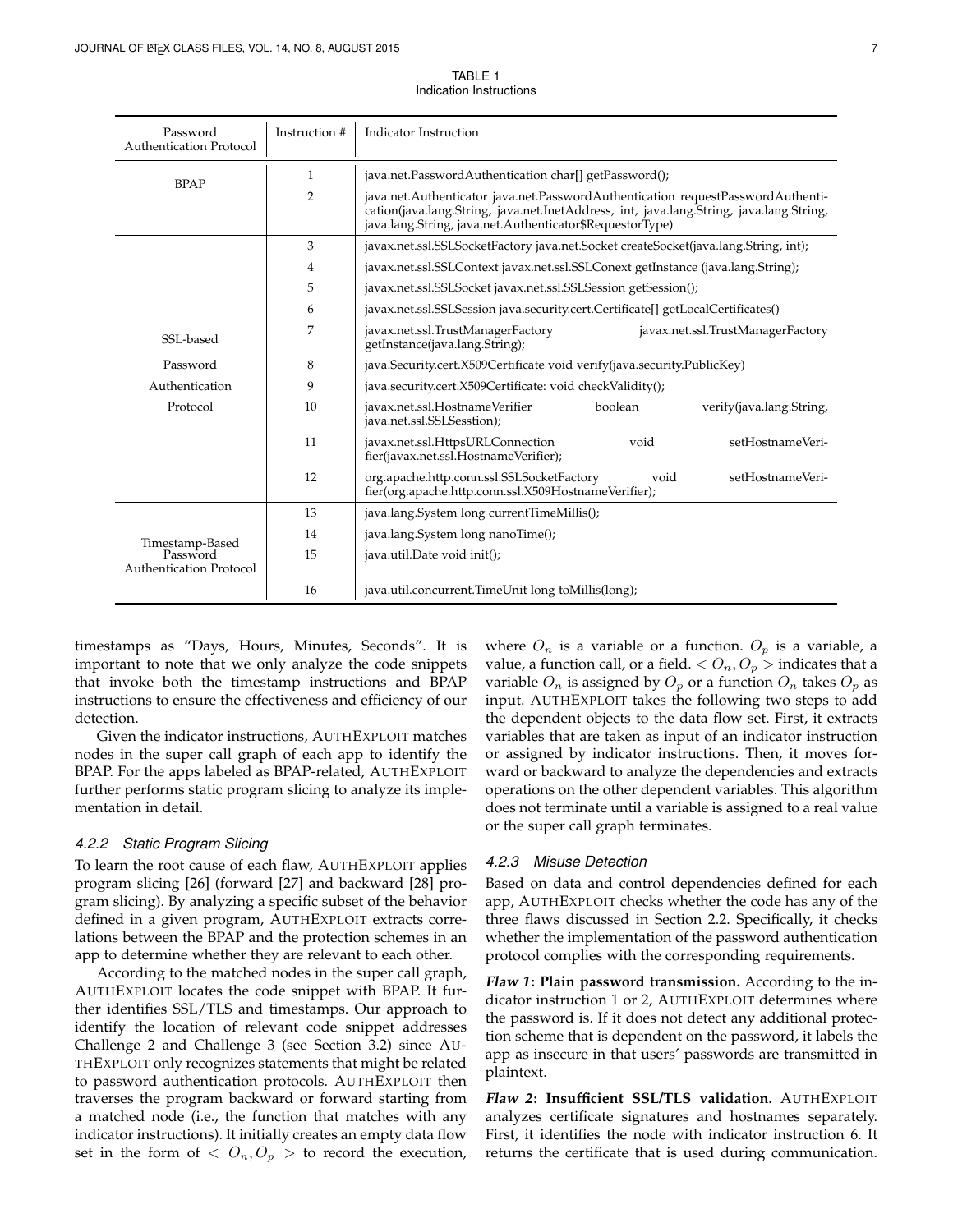Then, it analyzes the nodes that are related to the certificate. If a validation function is found and it never throws an exception or reports an invalid certification (i.e., return true by default), AUTHEXPLOIT regards the implementation as affected by Flaw 2. In addition, TrustManager is another way to manage trust-related information. AUTHEXPLOIT thus analyzes the implemented TrustManager and checks if it reports invalid certifications.

Depending on the connection with customized hostname verification, AUTHEXPLOIT relies on either indicator instructions 11 or 12. It further examines the verification function and its return value. AU-THEXPLOIT regards an implementation as vulnerable if the input of setHostnameVerifier is set as ALLOW\_ALL\_HOSTNAME\_VERIFIER or the customized verfication function returns TRUE by default.

**Flaw 3: Incomplete timestamp format.** AUTHEXPLOIT extracts the dependence relationship between the timestamprelated indicator instructions and the BPAP. If they are correlated, it further examines the format of the timestamp (i.e., the value assigned to the timestamp variable). AU-THEXPLOIT finds a flaw if the format is incomplete, that is, the required format "Year/Month/Day/Hour/Minute/Second" is not followed. For indicator instructions 13 and 14, they generate a valid timestamp format only if their return types are defined as "long"; otherwise, the timestamp is incomplete. In addition, AUTHEXPLOIT checks the format of the date format when the indicator instructions 3 and 4 are detected. It only classifies the implementation secure if the format of "Days" is customized as "YYYY-MM-DD".

## **5 EVALUATION**

In this section, we conduct two experiments to analyze the implementation of password authentication in Android apps. First, we assess the effectiveness of orchestrated and automated approaches for exploring authentication flaws in Android apps. Then, we analyze the correlations between the occurrence of authentication flaws and various app characteristics.

#### **5.1 Assessment of Orchestration Vs Automation**

#### *5.1.1 Dataset*

We randomly collected 1,200 free apps from the Official Google Play site<sup>5</sup>. In order to ensure that our dataset has a wide coverage and does not have a bias towards any particular type of app, we included apps from six categories: Communication, Dating, Finance, Health & Fitness, Shopping, and Social Networking. We downloaded 600 highly popular apps (100 in each category) which had at least 1,000 ratings and four stars or more. The other 600 apps are less popular (100 in each category) with 200 or fewer ratings. The size of the apps used ranges from 1MB to 70MB.

Due to the lack of an open source labeled dataset of apps with identified authentication flaws, we created our own. As most implementations of password authentication protocols follow the same structure, we believed that the structures are generalizable enough for our purpose.

For creating this ground-truth dataset, we asked a team of annotators (1 PhD student and 2 postdoctoral research fellows), all with more than 7 years of programming experience in Java, to check implementations of password authentication protocols in apps. We first required team members to label apps independently. Then all members went through the labels together and discussed apps that were labeled differently. The team had to come to an agree-

ment before an app could be included in the dataset. To evaluate whether the agreement was good enough, we computed the Fleiss's Kappa score [29]. The kappa score of the agreement is 0.901, which means there was almost perfect agreement. Ultimately this procedure found a total of 1,205 implementations of password authentication protocols in 742 Android apps (since some apps implement multiple schemes), and 1,087 authentication flaws were identified in 695 apps (Flaw 1: 284, Flaw 2: 736, Flaw 3: 67).

#### *5.1.2 Experiment Design*

To evaluate the performance of AUTHEXPLOIT, we generated an evaluation matrix of Precision, Recall, and F1 metrics. Precision measures how precise/accurate our tool is; recall reflects how many vulnerabilities are actually detected; and F1 is used to balance precision and recall. They are defined as follows:

$$
Precision = \frac{TP}{TP + FP}
$$

$$
Recall = \frac{TP}{TP + FN}
$$

$$
F1 = 2 \cdot \frac{Precision \cdot Recall}{Precision + Recall}
$$

where  $TP$  is the number of authentication flaws that are detected correctly,  $FP$  is the number of authentication flaws that are detected incorrectly (false positives), and  $FN$  is the number of authentication flaws that are not detected.

#### *5.1.3 Performance Comparison*

To evaluate the detection effectiveness of orchestrated and automated tools, not only did we compare our orchestration approach, AUTHEXPLOIT, with our proposed automation tool, GLACIATE [16], but also compares with two stateof-the art orchestration tools, MalloDroid [12] and SMV-Hunter [17]. Similar to AUTHEXPLOIT, both MalloDroid and SMV-Hunter require manual efforts; MalloDroid relies on predefined rules to identify vulnerable implementations, and SMV-Hunter triggers vulnerabilities by using manually generated inputs. Different from AUTHEXPLOIT and GLACIATE, MalloDroid and SMV-Hunter only focus on examining the correctness of the SSL/TLS implementation.

For comparison we applied AUTHEXPLOIT, GLACIATE, MalloDroid, and SMV-Hunter to the entire dataset. As GLACIATE relies on agglomerative hierarchical clustering to learn flaw patterns automatically, we used 10-fold cross validation [30] to evaluate the performance. Following the original settings of GLACIATE, we set  $T_{dist} = 1.3$  and  $min_{rule} = 2$ .

Since MalloDroid and SMV-Hunter only detect SSL/TLSrelated vulnerabilities (i.e., Flaw 2 in this paper), we limited AUTHEXPLOIT and GLACIATE to detect Flaw 2 in this

<sup>5.</sup> Google Play: https://play.google.com/store?hl=en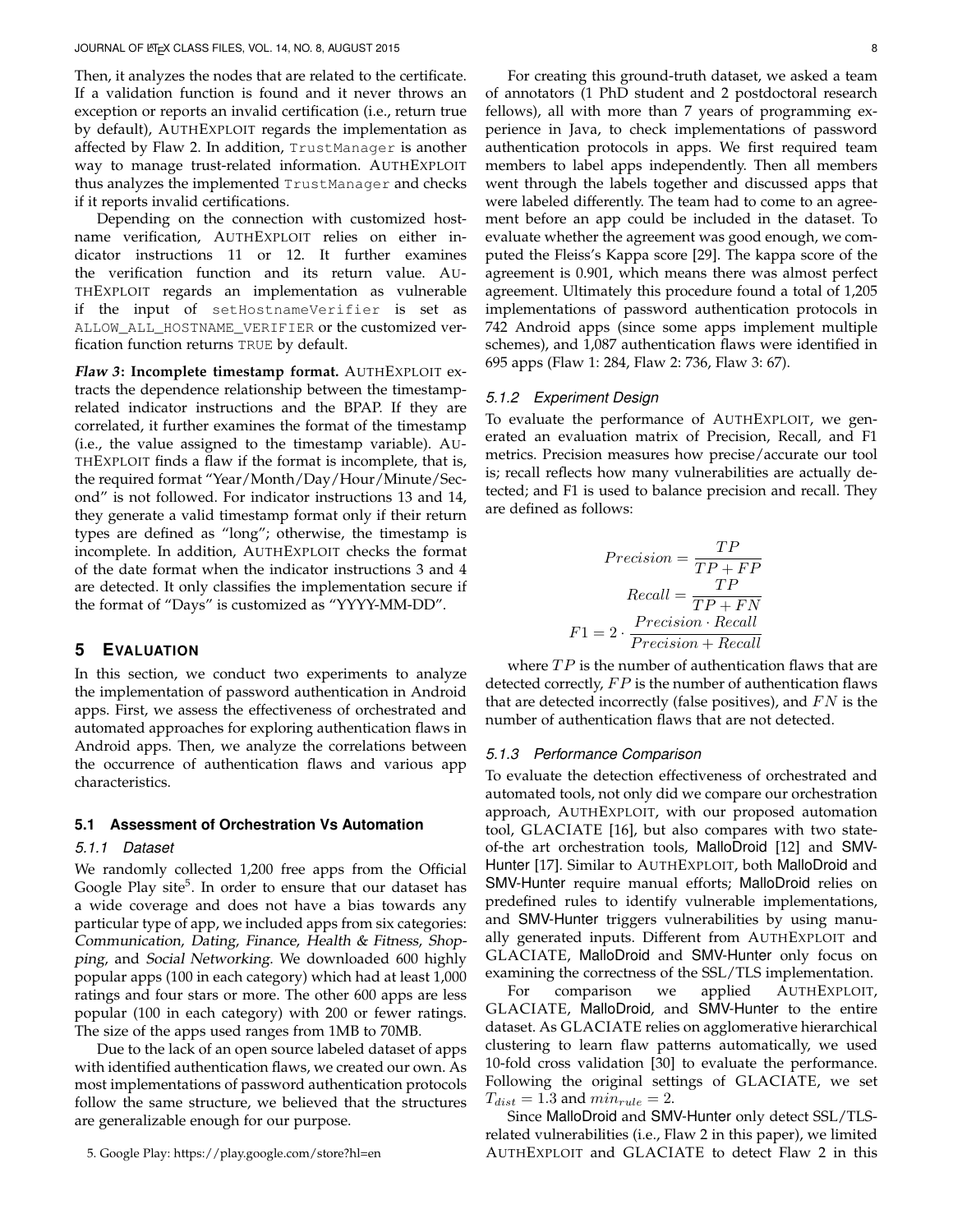TABLE 2 Detection Result: AUTHEXPLOIT, MalloDroid, SMV-Hunter, and GLACIATE

| Flaw      | <b>AUTHEXPLOIT</b> |         | MalloDroid |         | SMV-Hunter |         | <b>GLACIATE</b> |         |
|-----------|--------------------|---------|------------|---------|------------|---------|-----------------|---------|
|           | Detected           | Correct | Detected   | Correct | Detected   | Correct | Detected        | Correct |
| Flaw 2    | 668                | 627     | 241        | 201     | 627        | 572     | 751             | 686     |
| Precision | 93.9%              |         | 91.3%      |         | 93.9%      |         | $91.2\%$        |         |
| Recall    | $85.4\%$           |         | 27.3%      |         | 77.7%      |         | 93.5%           |         |
| F1        | 89.5%              |         | 42.3%      |         | 83.9%      |         | 92.4%           |         |

experiment. From the results, we computed the Precision, Recall and F1 over the entire dataset for each tool.

Table 2 shows the assessment results. Specifically, the automated tool, GLACIATE, performed better than the other tools, achieving a F1 of 92.4%. Different from GLACIATE, the other three detection tools are orchestration tools that rely on manual efforts to determine the vulnerable patterns. Therefore, AUTHEXPLOIT, MalloDroid, and SMV-Hunter achieved a higher precision than GLACIATE. More specifically, AUTHEXPLOIT has the highest precision that correctly detected 627 out of 736 SSL/TLS authentication flaws, with the Precision value of 93.9%. Comparing with GLACIATE, AUTHEXPLOIT has a 2.96% better precision. Through our manual inspection, we found that GLACIATE filtered out some control flows that contain customized functions. For these situations, developers generally declared authentication activities into different Java classes. When the declared activities are too complicated, GLACIATE fails to identify the correlations among these Java classes.

In addition, MalloDroid only detected 201 flaws out of 736 SSL/TLS-related authentication flaws, achieving a recall of only 27.3%. AUTHEXPLOIT detected about 2 times more SSL/TLS-related authentication flaws than MalloDroid. SMV-Hunter successfully detected 572 SSL/TLS-related authentication flaws with Precision, Recall and F1 values of 91.2%, 77.7%, and 83.9%. Compared with SMV-Hunter, AUTHEXPLOIT identified 9.6% more flaws and has a 2.9% better Precision. This means that AUTHEXPLOIT generates proportionally fewer false positives than SMV-Hunter.

TrustManagers are responsible for managing the trust material that is used for deciding whether the received public key certificates should be accepted. Besides the vulnerable TrustManagers detected by MalloDroid, AUTHEXPLOIT also found three new types of vulnerable TrustManagers, namely BlindTrustManager, InsecureTrustManager and All-TrustingTrustManager. Apps with these vulnerable Trust-Managers suffer from Flaw 2.

#### *5.1.4 Further Analysis of Performance*

In comparing the detection performance, we found that MalloDroid and SMV-Hunter fails to analyze apps with authentications implemented in different classes.

AUTHEXPLOIT and GLACIATE did fail to analyze some apps successfully. Since they were built on top of Soot, each app has to be decompiled using Soot. In total, Soot was unable to decompile 184 apps, failing in "Soot.PackManager". This method runs the ThreadPoolExecutor multiple times, and the executor Runnable is unable to handle those threads separately. These fail-to-decompile apps will be reconsidered when Soot is next upgraded<sup>6</sup>.

#### **5.2 Characteristics of Apps with Authentication Flaws**

To gain further insights, we posed the following questions to determine whether the occurrence of authentication flaws is correlated with selected app characteristics:

- **RQ1:** Are paid apps more secure than free apps?
- **RQ2:** Are highly popular apps more secure than less popular apps? How long does it take to repair an authentication flaw?
- **RQ3:** Which is the most secure category, e.g., ecommerce apps?
- **RQ4:** Which party is responsible for these authentication implementation flaws - third party packages or developers?

## *5.2.1 RQ1: Paid vs Free*

From a user's perspective, one might intuitively expect that a paid app would be designed by a professional developer, and thus be more secure than a free app. However, previous research has shown that paid apps have more vulnerabilities since they include more code and functionalities [31]. Hence, we hypothesized that being paid or not does correlate with the correctness of password authentication implementation. To evaluate the relationship between payment and authentication flaws, we randomly downloaded the top-150 paid apps and the top-150 free apps from Google Play. We ran AUTHEXPLOIT to detect authentication flaws in these apps, and for each app.

We used the Mann Whiteney U test [32], intended for testing differences in the means of two independent samples. It determines the significance of the differences in the occurrence of authentication flaws in paid and free apps. The test is applied to validate the following null  $(H_0)$  and alternative  $(H_1)$  hypotheses:

- $H_0$ : The mean number of authentication flaws found in free apps  $\leq$  the mean number of authentication flaws found in paid apps.
- $H_1$ : The mean number of authentication flaws found in free apps  $>$  the mean number of authentication flaws found in paid apps.

We ran the Mann Whitney U Test by performing a one tail test and setting the significance level at 5%. The

<sup>6.</sup> The exception, "ERROR heros.solver.CountingThreadPoolExecutor - Worker thread execution failed: Dex file overflow", was posted in March, 2018. Soot might solve this problem in its next version.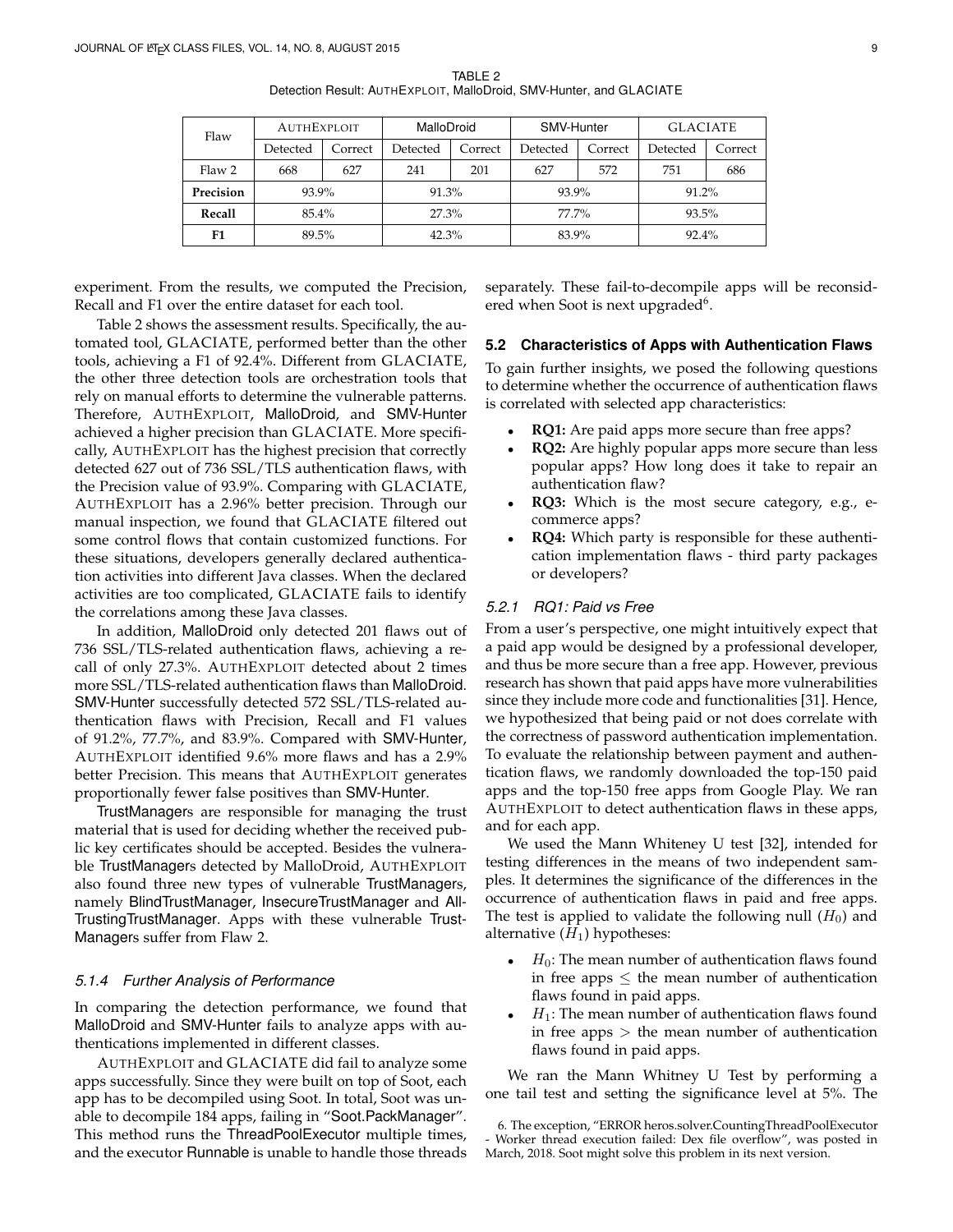calculated result shows that  $p-value = 5.4e^{-8} < 5\%$ . Thus,  $H_0$  is rejected, which means that authentication flaws found in paid apps are significantly fewer than flaws found in free apps.

## *5.2.2 RQ2: Highly Popular vs Less Popular*

The popularity of apps might also influence the implementation of password authentication protocols. We hypothesized that highly popular Android apps are not more secure than less popular apps. A prior study by Scholte et al. [33] has concluded that the highly popular web apps are not less vulnerable than the less popular ones. The following analysis was conducted on the vulnerable apps detected by AUTHEXPLOIT to evaluate the correlation between app popularity and authentication flaws.

The null  $(H_0)$  and alternative  $(H_1)$  hypotheses for the Mann Whiteney U Test are:

- $H_0$ : There is no difference in the mean number of authentication flaws found in the highly and less popular apps.
- $H_1$ : There is difference in the mean number of authentication flaws found in the highly and less popular apps.

For this dataset, we ran the Mann Whitney U Test as a one tail test with alpha  $= 0.5$ . The calculation gave  $p - value = 0.579 > 0.5$ , which means  $H_0$  cannot be rejected. Thus, there is no statistically significant differences between the number of authentication flaws found in the highly popular and less popular apps.

Besides, we also investigated how promptly developers fix authentication flaws. We randomly chose 200 apps and downloaded their previous updated versions at intervals of three months. Figure 2 reports the results of such analysis. AUTHEXPLOIT initially found that the number of apps with Flaws 1, 2, 3 are 13, 24, 4, respectively. Then an analysis of the subsequent versions showed that most authentication flaws are fixed after six months. However, 13 apps retained their flaws for more than one year.



Fig. 2. Time Interval to Fix Authentication Flaws.

#### *5.2.3 RQ3: App Categories*

Since users might have different security expectations for different application categories, we were interested in assessing whether e-commerce apps are more secure than

apps in other categories. Vijayaraghavan and Kaner [34] highlighted that e-commerce apps often use secure protocols, such as SSL, to protect online transactions. Therefore, we were expecting that the password-based authentication schemes of e-commerce apps (e.g., shopping and finance apps) would be more secure than apps in other categories. We used the flaw detection results for the different categories to analyze the association between app categories and authentication flaws.

We used the Chi-Square Independent test [35] to determine whether there is a significant relationship between two categorical variables: type of authentication flaw and app categories (i.e., Communication, Dating, Finance, Health & Fitness, Shopping, and Social Networking). The test is used to validate the following null  $(H_0)$  and alternative  $(H_1)$ hypotheses:

- $H_0$ : There is no association between authentication flaws and app categories.
- $H_1$ : There is an association between authentication flaws and app categories.

We set the significance level to 5%.  $H_0$  is rejected if the pvalue  $\leq$  5%. The Chi-Square Independent test gave  $p(\chi^2 >$  $16.040$ ) = 0.379. Thus,  $H_0$  cannot be rejected, i.e., there is no statistically significant association between app categories and authentication flaws.

We further built a multiple linear regression model to estimate how these categories are affected by the occurrence of authentication flaws. Regarding the coefficients as noteworthy, a category is statistically significant if  $p < 5\%$ . Based on the results of this multiple linear regression model, we observed that no category is significantly associated with the authentication flaws when  $p - value > 5\%$  is used as test.

#### *5.2.4 Causes of Authentication Flaws*

There are a number of libraries available for developers to implement secure password authentication protocols [36], such as native SSL/TLS libraries supported by Android, Firebase Authentication, GnuTLS, openSSL<sup>7</sup>. We further examined the ground-truth dataset to investigate whether the found authentication flaws were related to the use of external libraries for implementation or due to incorrect custom implementations by developers.

By analyzing the flawed customized implementations, we observed that they are written as not to check the hostname or never throw exceptions regardless of the certificate validity. A more interesting finding is that although an external library provides an option to build a secure SSL implementation, developers still choose to ignore invalid certificates and hostnames even though an option of verification is provided. One potential reason why developers do so is that verifying certificates and hostnames may slow the applications at runtime.

## **5.3 Limitation**

By manually inspecting the detection results, we conclude the following limitation of AUTHEXPLOIT.

7. Firebase: https://firebase.google.com/docs/auth/; GnuTLS: https://www.gnutls.org/; openSSL: https://www.openssl.org/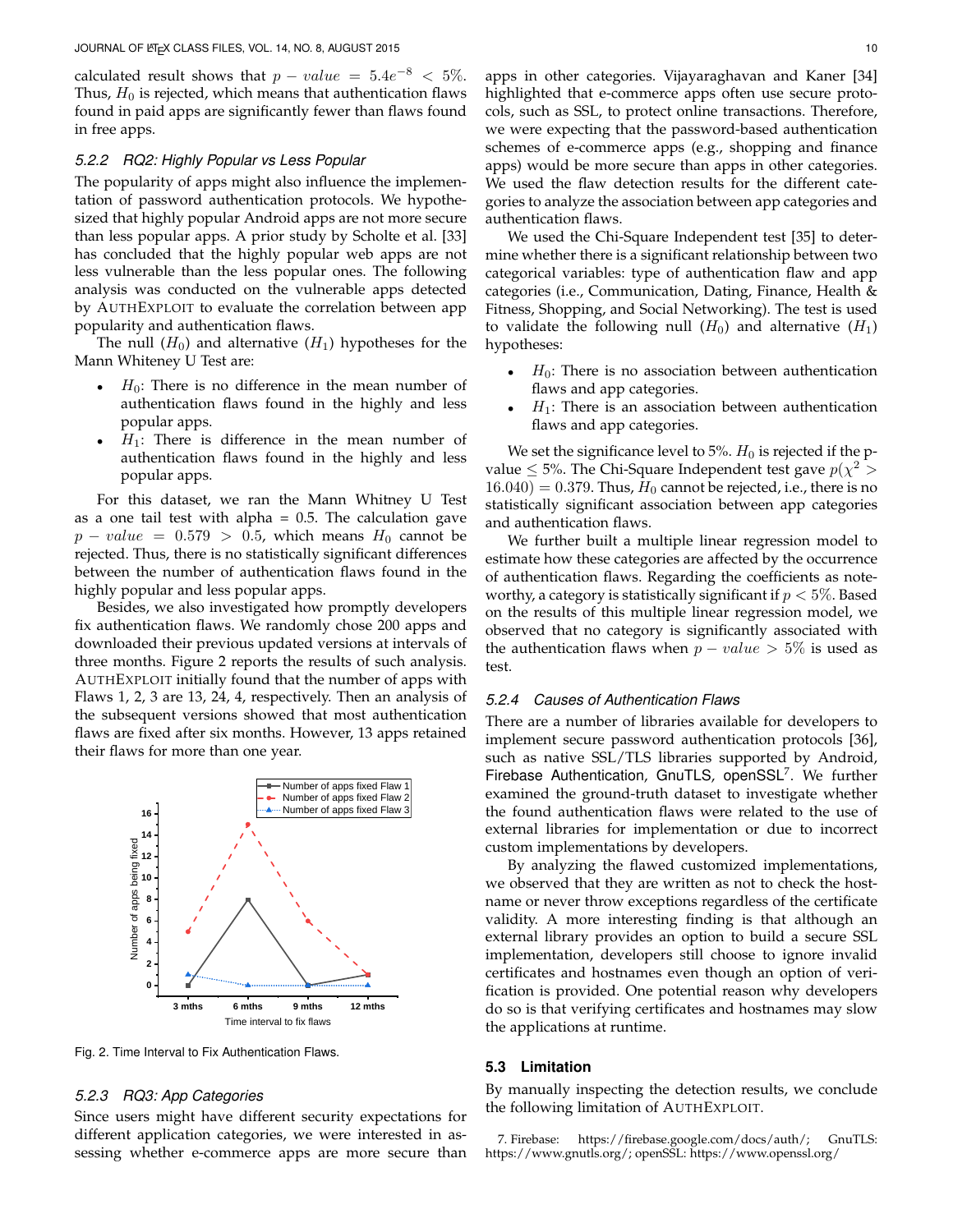**[Unsuccessful Decompilation.]** Since we build AUTHExploit on top of Soot, each application has to be decompiled using Soot. In total, Soot fails to decompile 184 applications, which is caused by "Soot.PackManager". It runs the ThreadPoolExecutor multiple times, and the executor Runnable is unable to handle those threads separately. These unsuccessful applications can be analyzed again once Soot is upgraded <sup>8</sup>.

**[Complex Dependencies.]** For some cases, the same Soot-Field may be used by multiple methods. When applying program dependency analysis, two independent SootMethods may be considered as dependent because of the mutual SootField. This impacts the analysis since two independent SootMethods will be analyzed as one. Suppose that two independent SootMethods  $method_1$  and  $method_2$  are connected through a mutual SootField. In  $method_1$ , a PAP with the timestamp scheme uses a timestamp generated by calling the method *currentTimeMillis()*. However,  $method_2$ only extracts the date from method *currentTimeMillis()* for the other purpose. AUTHExploit considers such date as the timestamp used for PAP and determines that the PAP with timestamp implementation is insecure.

**[Customized Authentication.]** Since we summarize the indicator instructions through the official documents and websites, we only collect the APIs that are official included in the Java programming languages. Therefore, for some authentication procedures that are designed by developers, AUTHEXPLOIT is unable to exploit them.

## **6 RELATED WORK**

We broadly classify existing flaw detection techniques to two broad categories: orchestration and automation. Orchestration refers to the approaches that put human in the loop, whereas automation refers to the approaches that do not need human intervention. Orchestration approaches can be further classified into two categories, rule-based techniques and attack-based techniques. Machine learning approaches are all put together under the machine learning techniques below.

#### **6.1 Rule-based Techniques**

Most existing techniques detect vulnerabilities by using pre-defined rules/templates. MalloDroid [12] is a tool for analyzing SSL/TLS code in Android apps to check whether the code is potentially vulnerable to MITM attacks. MalloDroid checks the Internet permissions and analyzes the network API calls to identify certificates and hostname verification code. According to the API calls and permissions, MalloDroid determines whether the code has vulnerabilities, including accepting all certificates, accepting all hostnames, trusting many CAs, and using mixed-mode/no SSL. However, because it only analyzes the network API calls, MalloDroid is unable to identify all the potential flaws due to its inability to extract the inter-component communications. Instead of constructing a call graph/control flow graph, HVLearn [37] is a black-box learning approach

that infers certificate templates from the certificates with certain common names by using an automated learning algorithm. It further detects those invalid certificates that cannot be matched with certificate templates. However, this approach can only be applied to the certificates with specific common names. Spinner [38] is also a tool targeting on black-box detection. It checks certificate pinning vulnerabilities which may hide improper hostname verification and enables MITM attacks. Without requiring access to the code, Spinner generates traffic that includes a certificate signed by the same CA, but with a different hostname. It then checks whether the connection fails. A vulnerability is detected if the connection is established and encrypted data is transmitted. However, some unnecessary input will be generated while applying a fully automated approach.

Other types of vulnerabilities are detected using similar approaches. IntentSoot [39] detects intent injection vulnerabilities by using static analysis. It builds call and control flow graphs for an app, and then tracks taint propagation within a component, between components, and during the reflection call. An intent injection vulnerability is detected if the taint propagation violates the defined rules. Similarly, cryptographic misuses are predefined in CRYPTOLINT [40]. By manually analyzing Android apps, the correct ways of implementing cryptographic algorithm are provided. CRYPTOLINT first computes a super control flow graph for the app, and then uses program slicing to identify whether the cryptographic implementation violates any of the correct implementations. IoTFUZZER [41] aims to detect flaws in IoT devices. Without precisely locating software flaws, IoTFUZZER performs a dynamic analysis to identify the content in IoT apps, and then forms and delivers messages to the target devices. It monitors the devices to capture a triggered crash. Manual effort is needed in defining the fuzzing policy which IoTFUZZER follows to generate messages.

Besides analyzing source code or binary code of software, some researchers created inputs to trigger the corresponding vulnerabilities. DTaint [42] performs static analysis to detect taint-style vulnerabilities - vulnerabilities in the firmware where an input results in an unsafe path to a sensitive sink. By analyzing the unsafe paths (from sources to sensitive sinks), DTaint analyzes data dependency from callees to callers. DTaint explores vulnerabilities through static code analysis, SMV-Hunter [17] conducts dynamic analysis by simulating user interactions and launching MITM attacks to detect SSL vulnerabilities. However, the detection performance relies on how well user inputs are created, and some vulnerabilities cannot be identified since they are not triggered by the MTIM attacks. Like SMV-Hunter, Hush [43] also uses hybrid analysis to detect serverbased oversharing vulnerabilities. First, Hush applies static analysis to invoke network APIs that can deserialize network data and manipulate user interfaces. Then, it uses dynamic analysis to test the candidate vulnerabilities. To confirm a vulnerability, Hush analyzes whether some specific fields have flows from sources to sinks. Hush is a semiautomated detection tool, requiring one to create an account for each app before connecting to the server. Although inputs can be generated automatically, it is still a challenge to construct precise inputs to trigger vulnerabilities.

<sup>8.</sup> This exception is proposed in March, 2018. Soot might solve this problem in its next version.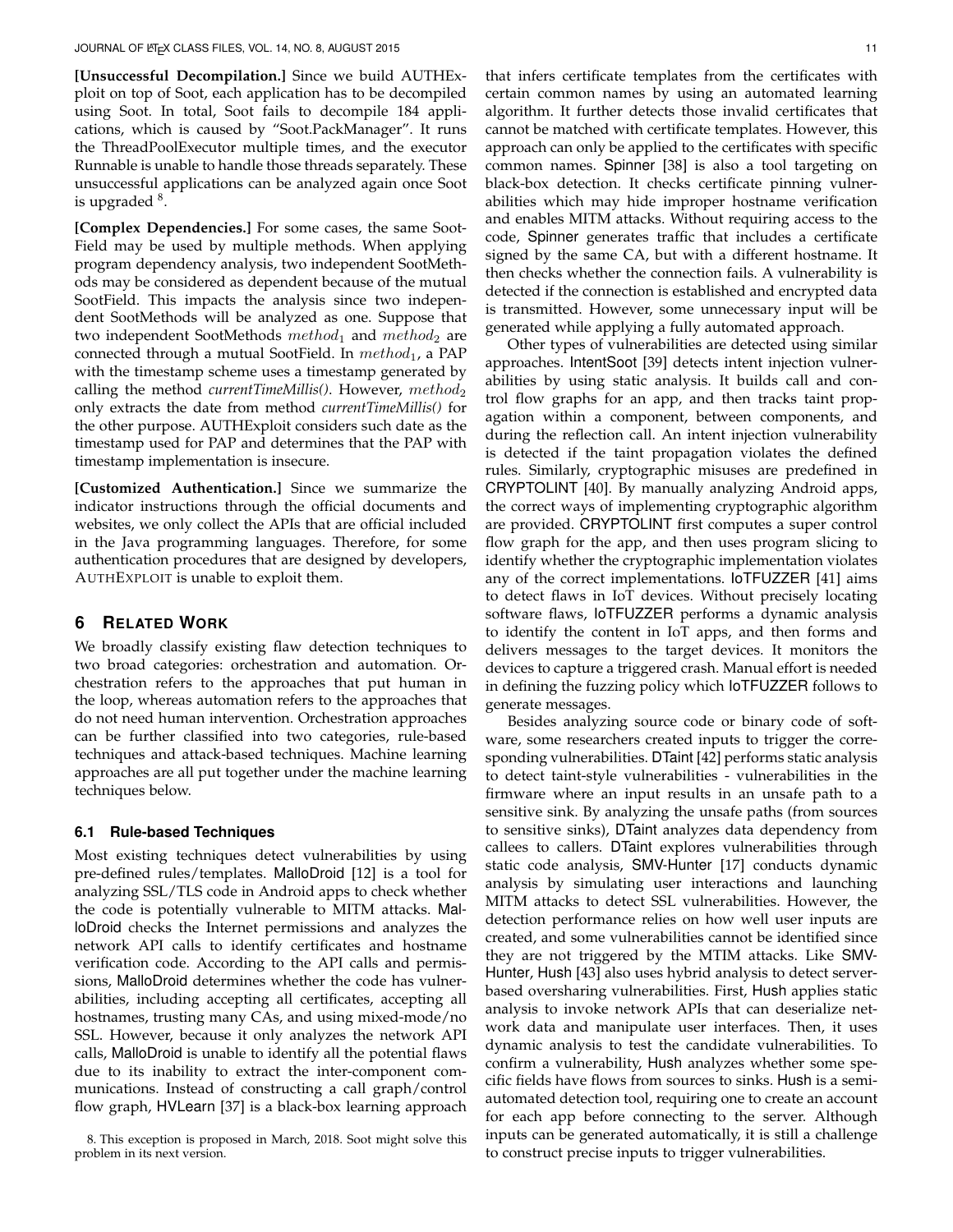## **6.2 Attack-based Techniques**

Instead of using rules/templates, some orchestration approaches locate vulnerabilities by launching attacks. AUTH-Scope [44] targets the vulnerabilities at the server side. Since it is difficult to extract the source code running on the remote servers, AUTHScope sends various network requests to the server and applies differential traffic analysis to identify when the server does not provide proper token verification. D'Orazio et al. [45] applied their detection tool to Android and iOS. The tool creates a self-signed certificate to start a connection with the server to identify whether a self-signed certificate can be accepted. However, those two approaches only analyze one type of vulnerability, do not consider apps with multiple protection schemes and can only identify apps without hostname verification. Instead of launching one attack, six different attack scenarios must be launched by AndroSSL [13], which provides an environment for developers to test their apps against connection security flaws. The environment has an actual server that accepts authentication requests and static and dynamic URLs without verifying the hostnames and certificates. Chen et al. [46] focused on the Host head of HTTP implementations. They launched a new attack "Host of Troubles" on those HTTP implementations, and analyzed behaviours of implementations in their handling of Host headers. Such approach only detected a specific type of vulnerability, namely SSL-related vulnerabilities.

## **6.3 Machine Learning Techniques**

Orchestration approaches might be inefficient because of the involvement of manual efforts. To address this drawback, machine learning can be used to construct a fully automated detection approach. Harer et al. [47] created two models, a build-based model and a source-based model, to detect vulnerabilities. Build-based features are collected from the function level by extracting operations (i.e., the definition and use of variables), and source-based features are collected from source code by extracting individual tokens (e.g., types, variable names and comments). However, the result is imprecise since source code is not simply a string of words, but syntax- and semantic-based representations.

VulDeePecker [48] and SySeVr [49] detect vulnerabilities by using deep learning, which can replace human expert effort while learning. By extracting library/API function calls, VulDeePecker generates training vectors to represent the invocations of these function calls. It then trains a bidirectional long short-term memory (BLSTM) neural network model with the training vectors. To improve the detection accuracy, SySeVr collects more features, including function calls, array usage, pointer usage, and arithmetic expressions for training. Although VulDeePecker and SySeVr detected many types of vulnerabilities without any manual effort, a strong requirement for the training dataset is that each code segment includes only one vulnerability.

A large dataset is always required for machine learning approaches. DRLgencert [50] tests certificate validation in SSL/TLS implementations by using deep reinforcement learning. It first chooses one certificate from the dataset to perform differential testing. If a discrepancy is triggered, this certificate is valid. Otherwise, DRLgencert collects some

features from the certificate based on a pre-defined feature extraction scheme, and then sends it to reinforcement learning model to be modified. WoodPecker [51] detects shadowed domains by using machine learning models (Support Vector Machine, Random Forest, Logistic Regression, Naive Bayes, and Neural Network models). It takes as input a large set of training data (confirmed shadowed domains) and then collects 17 features to train its classification models.

The above detection approaches which use machine learning/data mining have the desirable property of working automatically and we investigated their application to our problem. We extracted control flow graphs and used different machine learning algorithms (i.e., convolutional neural network (CNN), decision tree, naive Bayes, support vectore machine (SVM), and logistic regression) to build detection models. However the detection results were found to be poor. For example, SVM – the approach with the highest accuracy, had Precision, Recall, and F1 of 52.7%, 92.9%, and 67.6%, respectively. Our observations show that the main difficulties in using these approaches for our problem is the question of how to filter the useful features and how to build a model accurately from limited data.

## **7 CONCLUSION**

In this paper, we studied the detection effectiveness of two detection schemes, orchestration and automation, while exploring authentication flaws in Android apps. According to the results generated by GLACIATE, we were interested in whether the performance can be improved by involving the manual effort (i.e., orchestration approach). Targeting on the authentication flaws in Android apps, i.e.,  $Flaw 1$  - plain password transmission, Flaw 2 — insufficient SSL/TLS validation and Flaw  $3$  — incomplete timestamp format, we manually created several detection templates and then built an orchestration tool, AUTHEXPLOIT, to detect these flaws.

We assessed the effectiveness of AUTHEXPLOIT by applying it to 1,200 real world Android apps and then compared it with GLACIATE, and other two orchestration tools, MalloDroid, and SMV-Hunter. The results indicated that AUTHEXPLOIT if more accurate than GLACIATE with a higher Precision. However, GLACIATE performed the best when we consider the entire performance. While only comparing the orchestration tools, AUTHEXPLOIT performed better than both MalloDroid and SMV-Hunter. To gain a further insight, we focused on paid apps, popular apps and different app categories. Through statistic analysis, we analyzed whether these factors affect the implementation correctness of the password authentication protocol significantly. The results proved that there are no correlations between these features and the implementation correctness.

We intend to make AUTHEXPLOIT available as an open source tool that help towards the development of secure Android applications. However, app developers may need training to recognise the potential security threats that are most significant. As we only focus in this work on the timestamp-based password authentication protocol, we plan to extend AUTHEXPLOIT with additional security rules to capture implementation defects in nonce-based password authentication. Furthermore, as several implemented authentication flaws can be fixed automatically, it is also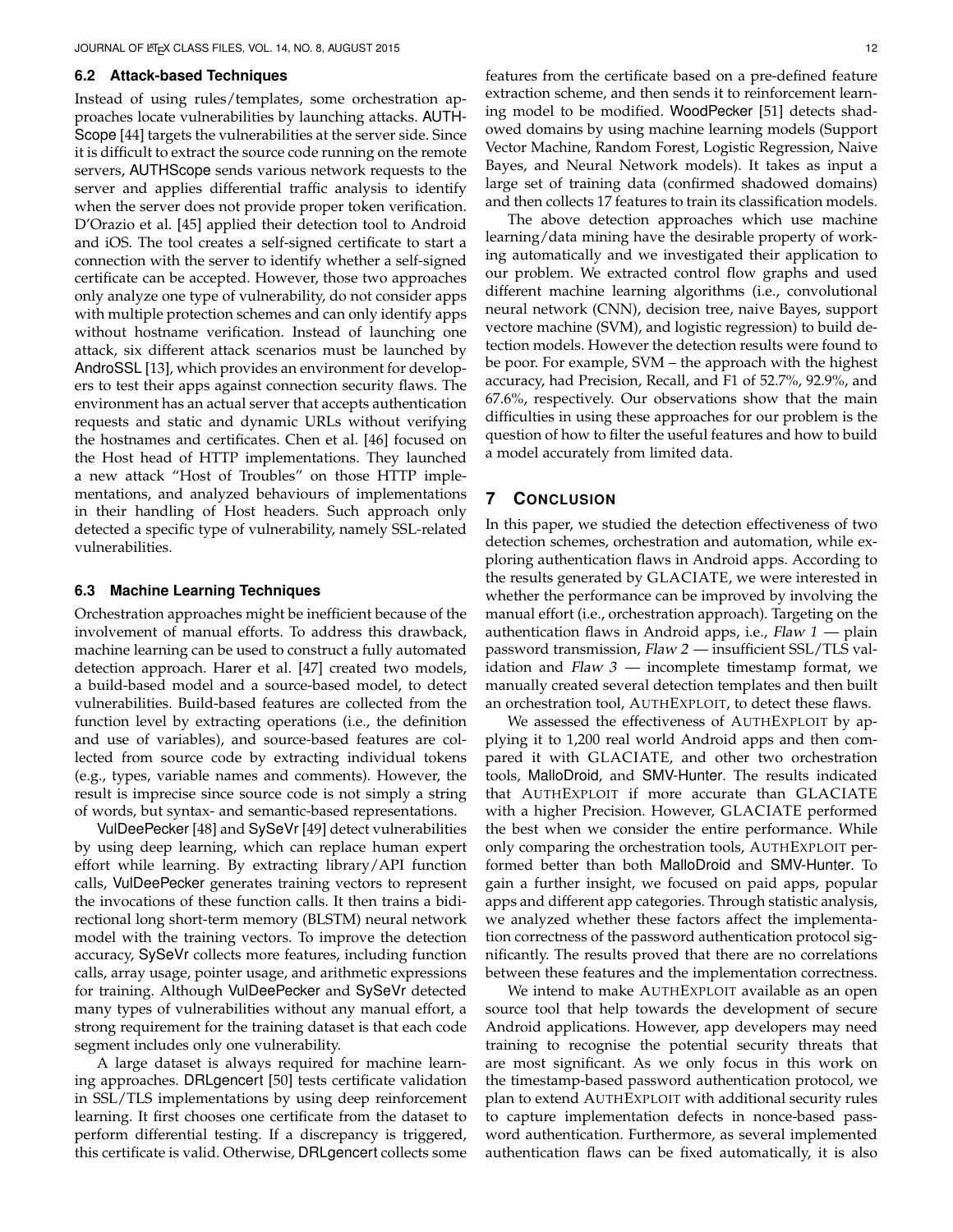important to develop approaches to correct the defects or provide fix suggestions when they are detected.

#### **REFERENCES**

- [1] S. Yovine and G. Winniczuk, "Checkdroid: a tool for automated detection of bad practices in android applications using taint analysis," in *Proceedings of the 4th International Conference on Mobile Software Engineering and Systems*. IEEE Press, 2017, pp. 175–176.
- [2] L. Lamport, "Password authentication with insecure communication," *Communications of the ACM*, vol. 24, no. 11, pp. 770–772, 1981.
- [3] B. Canvel, A. Hiltgen, S. Vaudenay, and M. Vuagnoux, "Password interception in a ssl/tls channel," in *Annual International Cryptology Conference*. Springer, 2003, pp. 583–599.
- [4] L. O'Gorman, "Comparing passwords, tokens, and biometrics for user authentication," *Proceedings of the IEEE*, vol. 91, no. 12, pp. 2021–2040, 2003.
- J. Hubbard, K. Weimer, and Y. Chen, "A study of ssl proxy attacks on android and ios mobile applications," in *Consumer Communications and Networking Conference (CCNC), 2014 IEEE 11th*. IEEE, 2014, pp. 86–91.
- [6] C.-M. Chen, L. Xu, W. Fang, and T.-Y. Wu, "A three-party password authenticated key exchange protocol resistant to stolen smart card attacks," in *Advances in Intelligent Information Hiding and Multimedia Signal Processing*. Springer, 2017, pp. 331–336.
- [7] H.-M. Sun, Y.-H. Chen, and Y.-H. Lin, "opass: A user authentication protocol resistant to password stealing and password reuse attacks," *IEEE Transactions on Information Forensics and Security*, vol. 7, no. 2, pp. 651–663, 2012.
- [8] T. Tsuji and A. Shimizu, "An impersonation attack on one-time password authentication protocol ospa," *IEICE Transactions on Communications*, vol. 86, no. 7, pp. 2182–2185, 2003.
- [9] R. Amin, N. Kumar, G. Biswas, R. Iqbal, and V. Chang, "A light weight authentication protocol for iot-enabled devices in distributed cloud computing environment," *Future Generation Computer Systems*, vol. 78, pp. 1005–1019, 2018.
- [10] M. Mannan and P. C. Van Oorschot, "Using a personal device to strengthen password authentication from an untrusted computer," in *International Conference on Financial Cryptography and Data Security*. Springer, 2007, pp. 88–103.
- [11] C.-W. Lin, C.-S. Tsai, and M.-S. Hwang, "A new strong-password authentication scheme using one-way hash functions." *Journal of* authentication scheme using one-way hash functions,' *Computer and Systems Sciences International*, vol. 45, no. 4, pp. 623– 626, 2006.
- [12] S. Fahl, M. Harbach, T. Muders, L. Baumgärtner, B. Freisleben, and M. Smith, "Why eve and mallory love android: An analysis of android ssl (in) security," in *Proceedings of the 2012 ACM conference on Computer and communications security*. ACM, 2012, pp. 50–61.
- [13] S. Desloges, J. Ouellet, and C. Boileau, "Androssl: A platform to test android applications connection security," in *Foundations and Practice of Security: 8th International Symposium, FPS 2015, Clermont-Ferrand, France, October 26-28, 2015, Revised Selected Papers*, vol. 9482. Springer, 2016, p. 294.
- [14] Y. Xiao, M. Li, S. Chen, and Y. Zhang, "Stacco: Differentially analyzing side-channel traces for detecting ssl/tls vulnerabilities in secure enclaves," in *Proceedings of the 2017 ACM SIGSAC Conference on Computer and Communications Security*. ACM, 2017, pp. 859– 874.
- [15] D. P. Jablon, "Strong password-only authenticated key exchange," *ACM SIGCOMM Computer Communication Review*, vol. 26, no. 5, pp. 5–26, 1996.
- [16] S. Ma, E. Bertino, S. Nepal, J. Li, D. Ostry, R. H. Deng, and S. Jha, "Finding flaws from password authentication code in android apps," in *European Symposium on Research in Computer Security*. Springer, 2019, pp. 619–637.
- [17] D. Sounthiraraj, J. Sahs, G. Greenwood, Z. Lin, and L. Khan, "Smv-hunter: Large scale, automated detection of ssl/tls man-inthe-middle vulnerabilities in android apps," in *In Proceedings of the 21st Annual Network and Distributed System Security Symposium (NDSSA¡ˆ A14 ˆ* . Citeseer, 2014.
- [18] F. E. Allen, "Control flow analysis," in *ACM Sigplan Notices*, vol. 5, no. 7. ACM, 1970, pp. 1–19.
- [19] M. Conti, N. Dragoni, and V. Lesyk, "A survey of man in the middle attacks," *IEEE Communications Surveys & Tutorials*, vol. 18, no. 3, pp. 2027–2051, 2016.
- [20] C. Brubaker, S. Jana, B. Ray, S. Khurshid, and V. Shmatikov, "Using frankencerts for automated adversarial testing of certificate validation in ssl/tls implementations," in *2014 IEEE Symposium on Security and Privacy*. IEEE, 2014, pp. 114–129.
- [21] K. Alghamdi, A. Alqazzaz, A. Liu, and H. Ming, "Iotverif: An automated tool to verify ssl/tls certificate validation in android mqtt client applications," in *Proceedings of the Eighth ACM Conference on Data and Application Security and Privacy*. ACM, 2018, pp. 95–102.
- [22] A. Juels, N. Triandopoulos, M. E. Van Dijk, and R. Rivest, "Methods and apparatus for silent alarm channels using one-time passcode authentication tokens," Dec. 6 2016, uS Patent 9,515,989.
- [23] R. Vallée-Rai, P. Co, E. Gagnon, L. Hendren, P. Lam, and V. Sundaresan, "Soot: A java bytecode optimization framework," in *CASCON First Decade High Impact Papers*. IBM Corp., 2010, pp. 214–224.
- [24] A. Einarsson and J. D. Nielsen, "A survivor's guide to java program analysis with soot," *BRICS, Department of Computer Science, University of Aarhus, Denmark*, p. 17, 2008.
- [25] D. Hovemeyer, J. Spacco, and W. Pugh, "Evaluating and tuning a static analysis to find null pointer bugs," in *ACM SIGSOFT Software Engineering Notes*, vol. 31, no. 1. ACM, 2005, pp. 13–19.
- [26] M. Weiser, "Program slicing," in *Proceedings of the 5th international conference on Software engineering*. IEEE Press, 1981, pp. 439–449.
- [27] B. Korel and S. Yalamanchili, "Forward computation of dynamic program slices," in *Proceedings of the 1994 ACM SIGSOFT international symposium on Software testing and analysis*. ACM, 1994, pp. 66–79.
- [28] H. Khanfar, B. Lisper, and A. N. Masud, "Static backward program slicing for safety-critical systems," in *Ada-Europe International Conference on Reliable Software Technologies*. Springer, 2015, pp. 50–65.
- [29] J. L. Fleiss, B. Levin, and M. C. Paik, *Statistical methods for rates and proportions*. John Wiley & Sons, 2013.
- [30] R. Kohavi *et al.*, "A study of cross-validation and bootstrap for accuracy estimation and model selection," in *Ijcai*, vol. 14, no. 2. Montreal, Canada, 1995, pp. 1137–1145.
- [31] T. Watanabe, M. Akiyama, F. Kanei, E. Shioji, Y. Takata, B. Sun, Y. Ishi, T. Shibahara, T. Yagi, and T. Mori, "Understanding the origins of mobile app vulnerabilities: A large-scale measurement study of free and paid apps," in *Proceedings of the 14th International Conference on Mining Software Repositories*. IEEE Press, 2017, pp. 14–24.
- [32] P. E. McKnight and J. Najab, "Mann-whitney u test," *The Corsini encyclopedia of psychology*, pp. 1–1, 2010.
- [33] T. Scholte, D. Balzarotti, and E. Kirda, "Have things changed now? an empirical study on input validation vulnerabilities in web applications," *Computers & Security*, vol. 31, no. 3, pp. 344– 356, 2012.
- [34] G. Vijayaraghavan and C. Kaner, "Bugs in your shopping cart: A taxonomy," *Retrieved July*, vol. 30, p. 2003, 2002.
- [35] D. S. Moore, "Chi-square tests." PURDUE UNIV LAFAYETTE IND DEPT OF STATISTICS, Tech. Rep., 1976.
- [36] A. Razaghpanah, A. A. Niaki, N. Vallina-Rodriguez, S. Sundaresan, J. Amann, and P. Gill, "Studying tls usage in android apps," in *Proceedings of the 13th International Conference on emerging Networking EXperiments and Technologies*. ACM, 2017, pp. 350–362.
- [37] S. Sivakorn, G. Argyros, K. Pei, A. D. Keromytis, and S. Jana, "Hvlearn: Automated black-box analysis of hostname verification in ssl/tls implementations," in *Security and Privacy (SP), 2017 IEEE Symposium on*. IEEE, 2017, pp. 521–538.
- [38] C. M. Stone, T. Chothia, and F. D. Garcia, "Spinner: Semi-automatic detection of pinning without hostname verification," in *Proceedings of the 33rd Annual Computer Security Applications Conference*. ACM, 2017, pp. 176–188.
- [39] B. Xiong, X. Guangli, T. Du, J. S. He, and S. Ji, "Static taint analysis method for intent injection vulnerability in android application," in *International Symposium on Cyberspce Safety and Security*. Springer, 2017, pp. 16–31.
- [40] M. Egele, D. Brumley, Y. Fratantonio, and C. Kruegel, "An empirical study of cryptographic misuse in android applications," in *Proceedings of the 2013 ACM SIGSAC conference on Computer & communications security*. ACM, 2013, pp. 73–84.
- [41] J. Chen, W. Diao, Q. Zhao, C. Zuo, Z. Lin, X. Wang, W. C. Lau, M. Sun, R. Yang, and K. Zhang, "Iotfuzzer: Discovering memory corruptions in iot through app-based fuzzing," in *In Proceedings of the 21st Annual Network and Distributed System Security Symposium*. Citeseer, 2018.